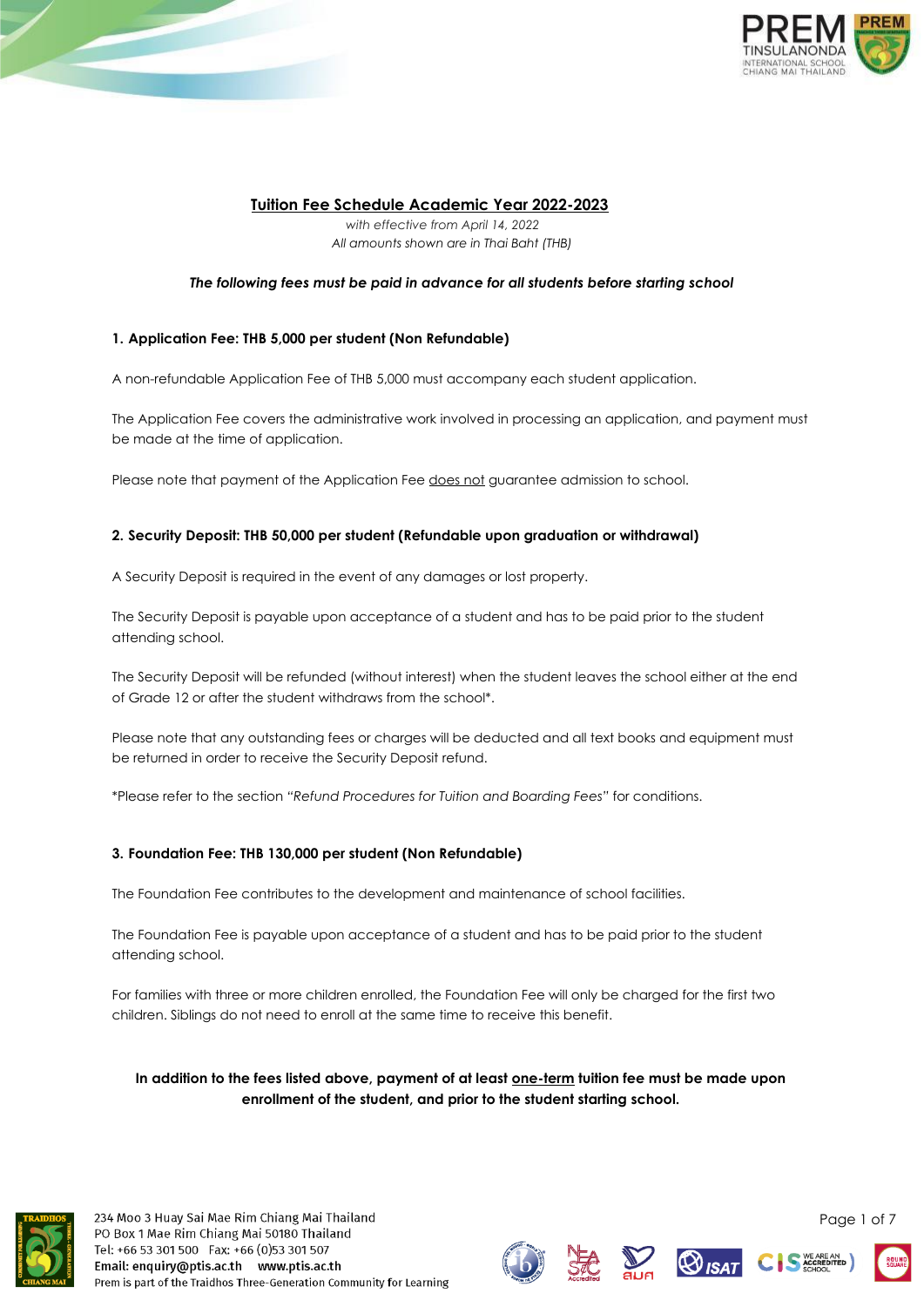

## **4. Tuition Fee: Academic Year 2022-2023**

|          |                                        |                                            | <b>QUARTERLY PAYMENT PLAN OPTION</b>                                          |               |               |               |
|----------|----------------------------------------|--------------------------------------------|-------------------------------------------------------------------------------|---------------|---------------|---------------|
|          | <u>Total</u>                           | <u>Total</u>                               | These are quarterly billing plan and are not based on the length of each term |               |               |               |
| Grade    | <b>Tuition Fee</b><br><b>Full Year</b> | <b>Tuition Fee</b><br>with<br>2% Discount* | Term 1<br>25%                                                                 | Term 2<br>25% | Term 3<br>25% | Term 4<br>25% |
| EY1- EY3 | 369,000                                | 361,620                                    | 92,250                                                                        | 92,250        | 92,250        | 92,250        |
|          | 382,000                                | 374,360                                    | 95,500                                                                        | 95,500        | 95,500        | 95,500        |
| $2 - 3$  | 431,000                                | 422,380                                    | 107,750                                                                       | 107,750       | 107,750       | 107,750       |
| $4 - 5$  | 534,000                                | 523,320                                    | 133,500                                                                       | 133,500       | 133,500       | 133,500       |
| $6 - 7$  | 642,000                                | 629,160                                    | 160,500                                                                       | 160,500       | 160,500       | 160,500       |
| 8        | 675,000                                | 661,500                                    | 168,750                                                                       | 168,750       | 168,750       | 168,750       |
| $9 - 12$ | 715,000                                | 700,700                                    | 178,750                                                                       | 178,750       | 178,750       | 178,750       |

## **Sibling Discount**

Families with **two or more** children simultaneously enrolled at Prem will receive:

 $2<sup>nd</sup>$  child – 10% discount from tuition and boarding fee

3<sup>rd</sup> child – 15% discount from tuition and boarding fee

4 th child – 20% discount from tuition and boarding fee

5<sup>th</sup> child - 50% discount from tuition and boarding fee

## **5. Boarding Fee: Academic Year 2022-2023**

|                          |                                 |                                    | <b>QUARTERLY PAYMENT PLAN OPTION</b>                                          |                      |                      |                      |
|--------------------------|---------------------------------|------------------------------------|-------------------------------------------------------------------------------|----------------------|----------------------|----------------------|
|                          | <u>Total</u><br><b>Boarding</b> | <u>Total</u><br><b>Boarding</b>    | These are quarterly billing plan and are not based on the length of each term |                      |                      |                      |
| Status                   | Fee<br><b>Full Year</b>         | <u>Fee</u><br>with<br>2% Discount* | <u>Term 1</u> 25%                                                             | <u>Term 2</u><br>25% | <u>Term 3</u><br>25% | <u>Term 4</u><br>25% |
| <b>Full Boarder</b>      | 410,300                         | 402,094                            | 102,575                                                                       | 102.575              | 102.575              | 102,575              |
| Weekly<br><b>Boarder</b> | 300,320                         | 294,314                            | 75,080                                                                        | 75,080               | 75,080               | 75,080               |

### **\*Full Payment Discount**

**2% discount** will be applied if full payment of tuition fee and boarding fee are made by **30 June 2022**.

The boarding fee includes room and board, comprehensive weekend activities, academic support and ticketing services. Please note that on occasion some activities offered may carry an additional fee.



234 Moo 3 Huay Sai Mae Rim Chiang Mai Thailand PO Box 1 Mae Rim Chiang Mai 50180 Thailand Tel: +66 53 301 500 Fax: +66 (0)53 301 507 Email: enquiry@ptis.ac.th www.ptis.ac.th Prem is part of the Traidhos Three-Generation Community for Learning











Page 2 of 7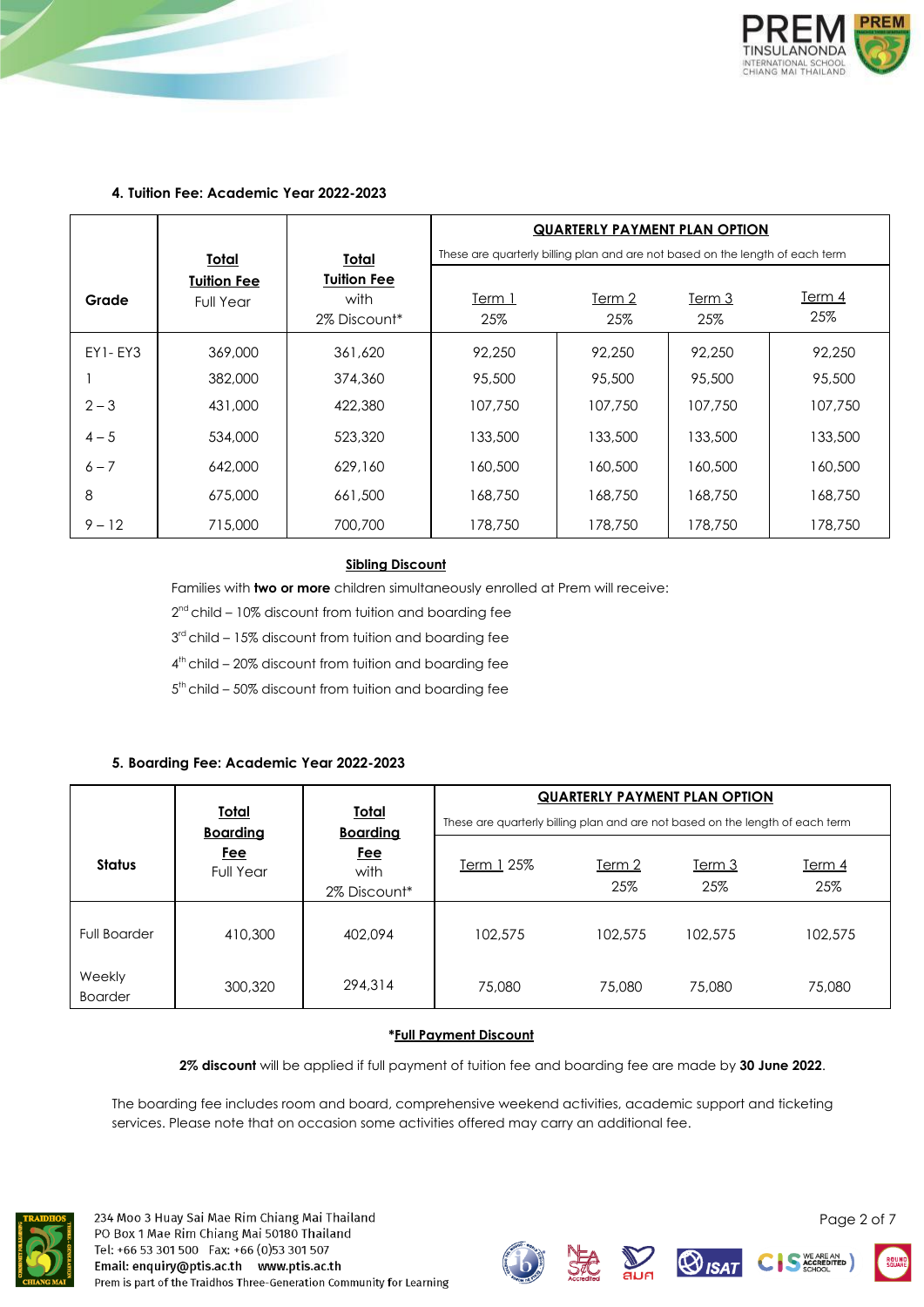

### **Contingency Account for Boarding Students:**

Parents of boarding students will need to provide funds for a Contingency Account for their son or daughter. Boarding staff will make a monthly report of the student's expenses. The recommended amount is **THB 20,000** and this amount will need to be kept in balance throughout the year.

### **Visa Fees for Boarding Students:**

The cost for a *one-year student visa* application/renewal is **THB 6,000.**

For students who have not been issued with the *non-immigrant 90-day visa* from the Thai Embassy/Consulate before they come to study in Thailand, the cost is **THB 24,000**.

#### **Non-Essential Transport for Boarding Students:**

Boarding students who need non-emergency dental or other non-emergency medical services are responsible for the transport costs to and from clinics/hospitals.

### *ADDITIONAL FEES*

The following fees are additional fees and may not apply to all individuals depending on their grade level and subject choice.

#### **1. Transport Fee: THB 15,700 to THB 19,100 per term (Day students only)**

The Transport Fee is charged to students who choose to take the transportation contracted by the school. The cost is determined by the distance from the student's home to school and will be advised on application for using transport services. Please note that *refunds for the Transport Fee will be provided only for full terms of non-usage*.

#### **2. Lunch and Snack Fee: (Day students only)**

- **● THB 10,400** per term for **Grade 6 to 12 students**
- **● THB 8,750** per term for **Early Year 1 to Grade 5 students**

#### **3. Uniform Fee: (All Students)**

All students except Grade 12 (dress code is applicable), must wear the Prem school uniform. The cost of the school uniform is available in the Uniform Shop.

Uniforms should be pre-ordered by contacting the Uniform Shop in the Administration Building.

#### **4. Security Lock Rental: THB 500 (Grade 6 to 12)**

Students from Grade 6 to 12 are advised to rent a school-approved combination lock for their lockers, which are also keyed for security. If selected, this one payment fee will be added to the first invoice.













Page 3 of 7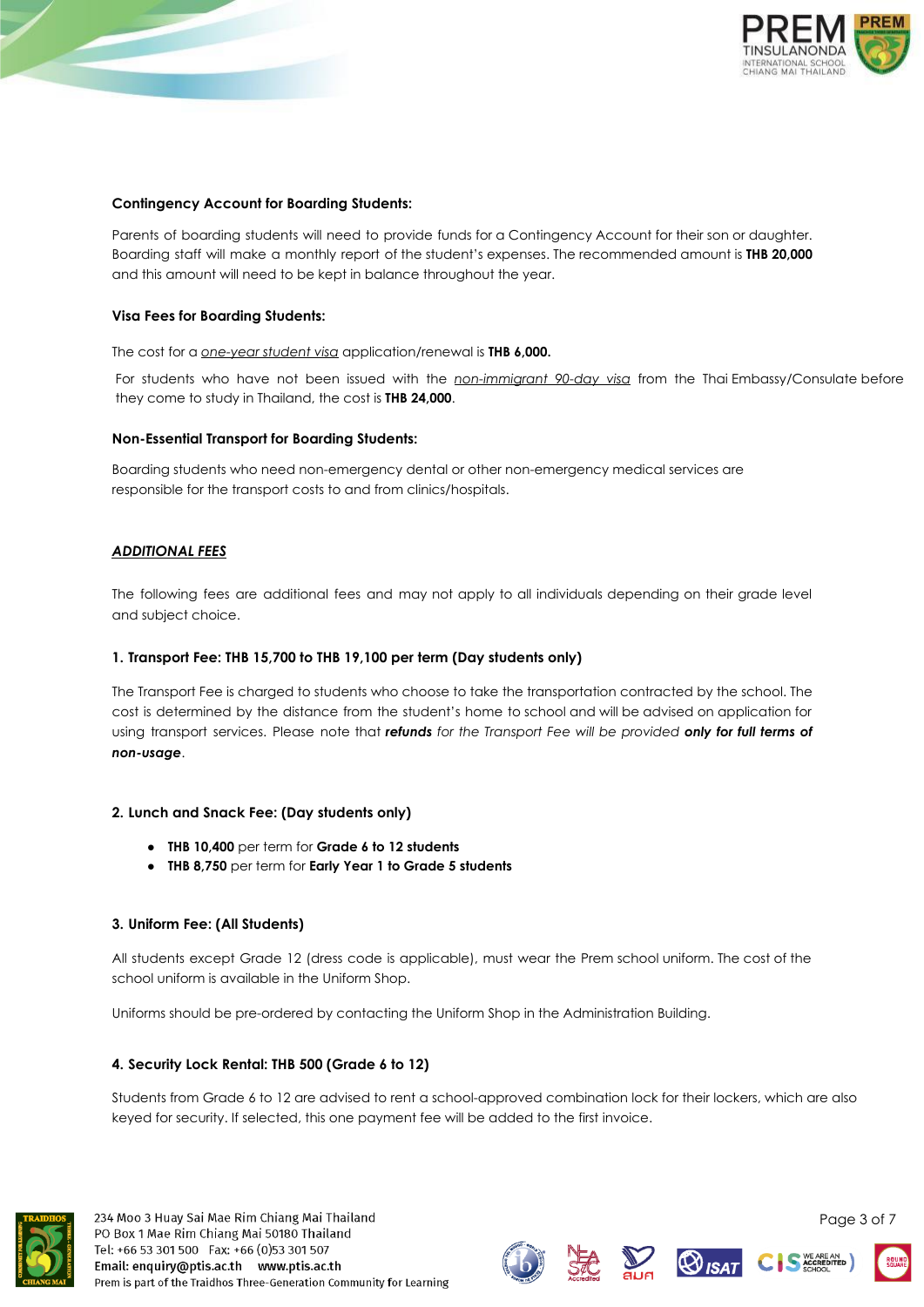

## **5. Optional Field Trips:**

Additional charges may be applied for optional Field Trips offered to some grade levels.

Please note that costs for annual Field Trips for Grade 3 - 11 are included in tuition fees for 2022-2023.

## **6. Specific Co-Curricular (Exploria) and Music Tuition Fees:**

Certain co-curricular activities available through the Exploria programme, such as golf, tennis, football, SAT preparation courses and music tuition lessons, will carry additional fees.

These costs will be advised on application for specific Exploria/Music courses.

## **7. IBO Fees: (Grade 12 full IB and IB Certificate Students)**

Students in Grade 12 will pay for the costs of the IB DP examination fees in accordance with the courses that are selected and will be charged in Thai Baht.

## **8. Additional IB Course Subject Fees: (IB Diploma, IB Certificate and IBCP students)**

Certain courses in the IB program carry additional costs due to the expense of visiting sites off- campus. Additional costs for these courses may approach **THB 15,000 per subject**.

Courses that carry these additional costs are IB Art, IB Biology and IB Geography. Students are also required to purchase English A1 and A2 textbooks.

## **9. Courier/Postage Fees: (Grade 11/Grade 12)**

Parents will be billed a postage and handling charge for sending applications to universities.

Depending on the location, courier costs can range from **THB 1,200** to **THB 1,500** per application to overseas universities.

## **10. Additional Transcripts Fee:**

Six transcripts for universities are provided with the Courier/Postage Fee.

Students who leave the school and request additional transcripts are charged at THB 300 per transcript for processing in addition to the actual postage/courier rates.

## **11. SAT Examination Fees:**

Students who take SAT examinations at the school are charged fees set by the SAT examination board. The School may hire outside SAT instructors to provide SAT Courses during the year.













Page 4 of 7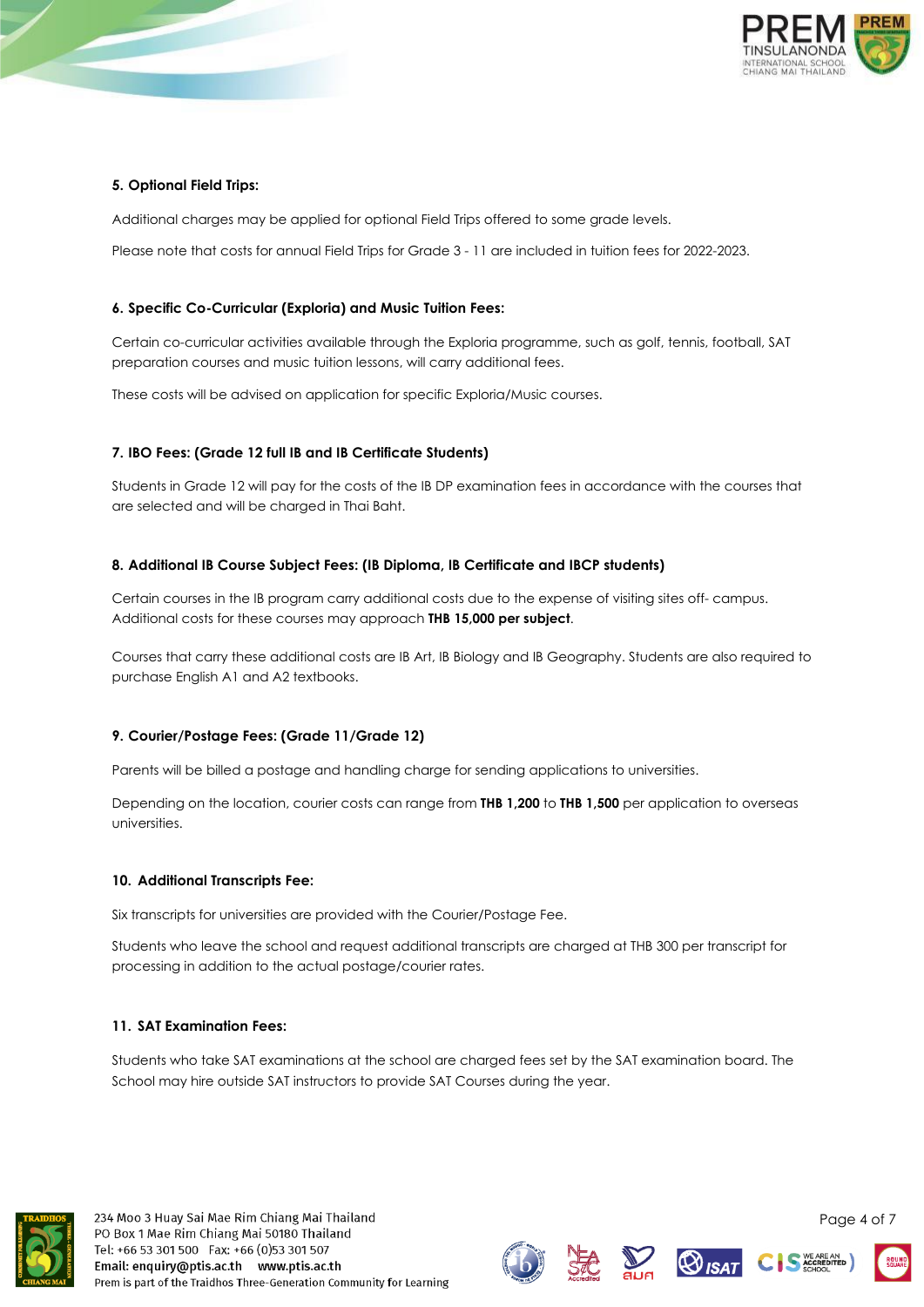

## **REFUND PROCEDURES FOR TUITION AND BOARDING FEES**

If parents/guardians wish to **withdraw** their children from school, it is a condition of enrolment that **a one-term advance** withdrawal notice must be given **in writing** to the **Admissions Office** (admissions@ptis.ac.th).

For students withdrawing during the academic year 2022-2023, tuition and boarding fees will be refunded according to the following guidelines:

| Term One          | Withdrawal within first two weeks of Term One:<br>- August 23, 2022 to September 2, 2022        | 75% refund of Term One Fees   |  |
|-------------------|-------------------------------------------------------------------------------------------------|-------------------------------|--|
|                   | Withdrawal <b>after</b> September 2, 2022                                                       | No refund of Term One Fees    |  |
|                   | Withdrawal within <b>first two weeks</b> of Term Two:<br>- October 17, 2022 to October 28, 2022 | 75% refund of Term Two Fees   |  |
| Term Two          | Withdrawal <b>after</b> October 28, 2022                                                        | No refund of Term Two Fees    |  |
| <b>Term Three</b> | Withdrawal within first two weeks of Term Three:<br>- January 4, 2023 to January 13, 2023       | 75% refund of Term Three Fees |  |
|                   | Withdrawal <b>after</b> January 13, 2023                                                        | No refund of Term Three Fees  |  |

If **full year tuition fee is made in advance**, the following refund is given:

| <b>Class Attendance</b>                      | <b>Refund Percentage</b>     |
|----------------------------------------------|------------------------------|
| Up to the end of Term One - October 8, 2022  | 75% of full year tuition fee |
| Up to the end of Term Two - December 9, 2022 | 50% of full year tuition fee |
| Up to the end of Term Three - March 11, 2023 | 25% of full year tuition fee |

## **Security Deposit Refund**

The Security Deposit is **only refundable** if parents/guardians give **one-term advance notice in writing** of their intention to withdraw their student from the school, to the Admissions Office (admissions@ptis.ac.th).

The Security Deposit will be refunded after the school is satisfied that all expenses incurred have been deducted and all text books and equipment have been returned.

The Security Deposit is **not refundable** if the student is enrolled in class but the student does not subsequently attend the school.













Page 5 of 7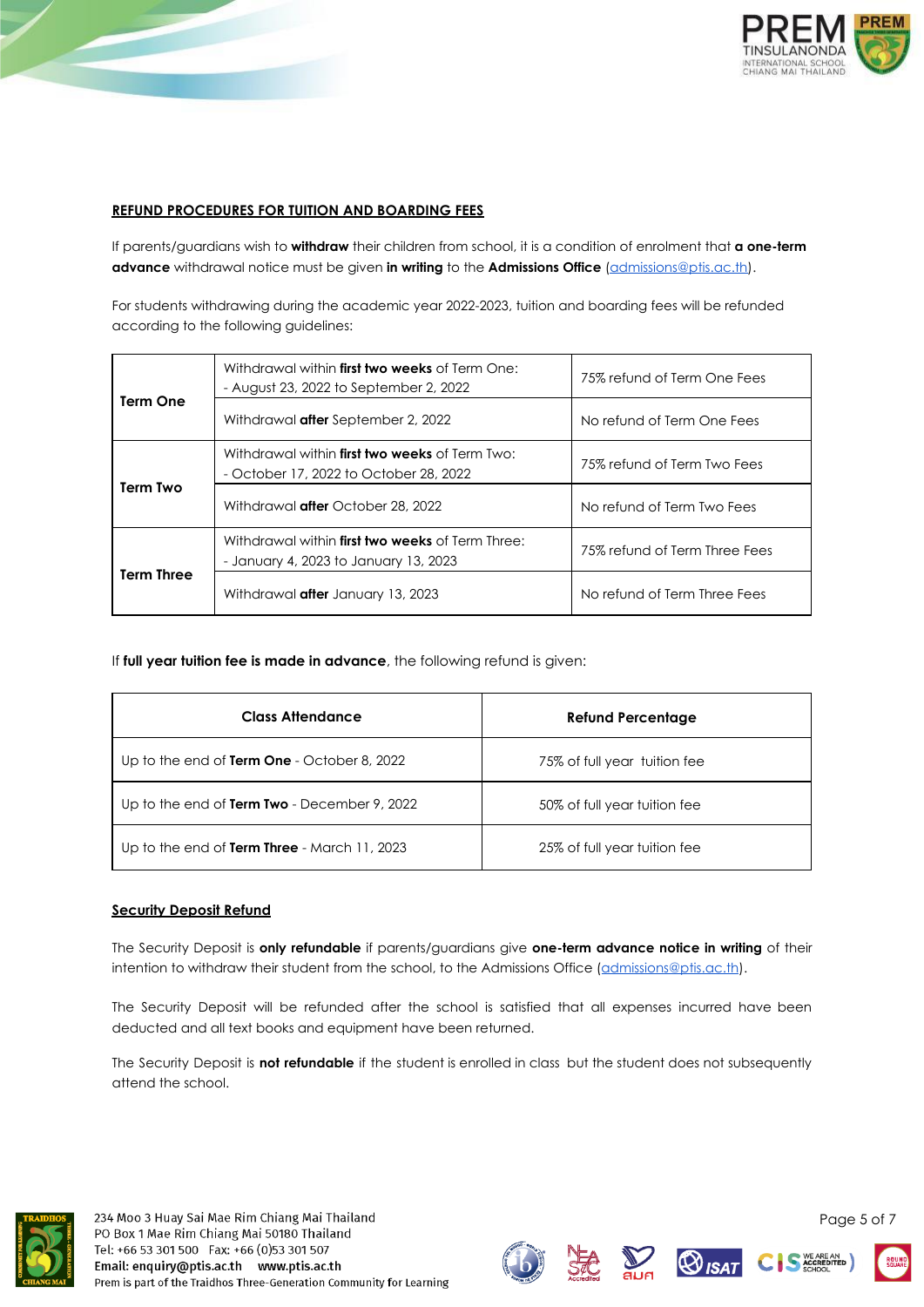



### **Notification of Departure/Change in Boarding Students Status**

If parents/guardians wish to **withdraw** their children from boarding, notification of intended departure, either as a full or weekly boarder, must be made in writing to the Director of Boarding (dirboarding@ptis.ac.th), and copy in to the secretary of Boarding (secretaryboarding@ptis.ac.th).

To qualify for a boarding refund, the written withdrawal notice must be provided **one-term in advance**. This condition applies to both full or weekly boarding students.

If payment has been made for **one term** of the boarding fee and withdrawal notice is provided on time as described above, **80%** of the boarding fee will be refunded.

If payment has not been made for one term of the boarding fee, then the school will charge **20%** of the boarding fee. This amount is retained to cover boarding expenses that are paid in advance.

If parents/guardians wish to **change the status** of their children in boarding from a weekly boarder to a full boarder, or full boarder to weekly boarder, please put this request **in writing** to the Director of Boarding ([dirboarding@ptis.ac.th](mailto:dirboarding@ptis.ac.th)) and copy in to the secretary of Boarding (secretaryboarding@ptis.ac.th).

One-term notice is required to receive a full refund if changing from full boarder to weekly boarder. Requests to change from a weekly boarder to full boarder will be accommodated promptly.

#### **DEFERRAL / RETAINER FEES**

Effective from our Academic Year 2022-2023 (beginning on August 23, 2022), families that wish to **'***retain***'** their son/daughter student status while absent from school must pay a retainer fee. This fee is **THB 20,000 per term** and applies to all year groups.

Please read the following examples where the retainer fee would be applied:

**New Students:** All new students who are *'already enrolled*' to start school for a specific term/academic year and wish to '*defer*' the start date.

**Existing Students:** Any existing students who wish to take a '*term break*' and/or '*gap year*'.



234 Moo 3 Huay Sai Mae Rim Chiang Mai Thailand PO Box 1 Mae Rim Chiang Mai 50180 Thailand Tel: +66 53 301 500 Fax: +66 (0)53 301 507 Email: enquiry@ptis.ac.th www.ptis.ac.th Prem is part of the Traidhos Three-Generation Community for Learning









Page 6 of 7